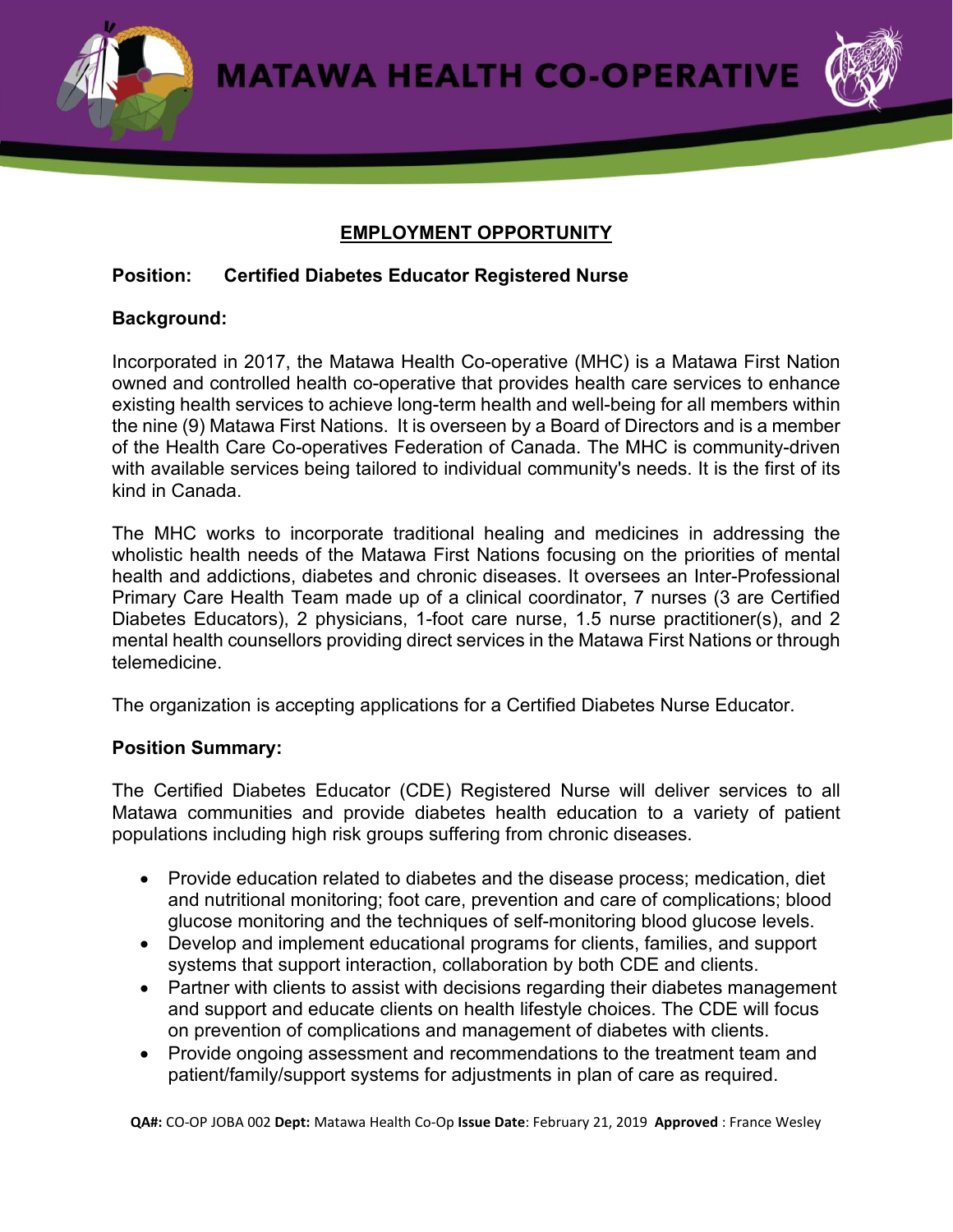- Assist in identifying and initiating plans to address service gaps between diabetic health services practices and optimal standards of care.
- Report to the Community Health Nurse Supervisor on all matters pertaining to the Diabetes Education Program.
- Perform other related duties as requested.

### **Preferred Qualifications, Experience, Knowledge and Abilities:**

The Certified Diabetes Educator Registered Nurse must be

- Registered with the College of Nurses of Ontario;
- Bachelor's degree in Nursing or at minimum a three-year nursing diploma;
- Minimum of 3 years of related nursing work experience;
- Diabetes Educator Certification is required or willingness to work towards;
- Diabetes/Advanced foot care certification would be considered an asset;

The incumbent should also have proficient knowledge in the following areas:

- Exceptional oral, written and presentation skills
- Excellent interpersonal communication and, organizational skills
- Expertise in developing and maintaining excellent working relationships with all members of the health care team and partner organizations
- Ability to prioritize, manage time effectively
- Capacity to adapt quickly to a fast-paced, dynamic work environment
- Knowledge of various computer systems and applications (i.e., Microsoft Office, etc.)

**Location:** Thunder Bay, Ontario (with extensive travel to Matawa road-access and remote communities)

**Salary:** Commensurate with experience

**Term:** Full-Time

**How to Apply:** Please send your cover letter and resume with three references to:

Matawa Health Co-operative RE: Certified Diabetes Educator Registered Nurse 233 Court Street South, 1<sup>st</sup> Floor Thunder Bay, ON P7B 2X9 Fax: (807) 346-2371 Email: [careers@matawa.on.ca](mailto:careers@matawa.on.ca) 

#### **Deadline:** Open Until Filled



- CIRCLE OF BELONGING -